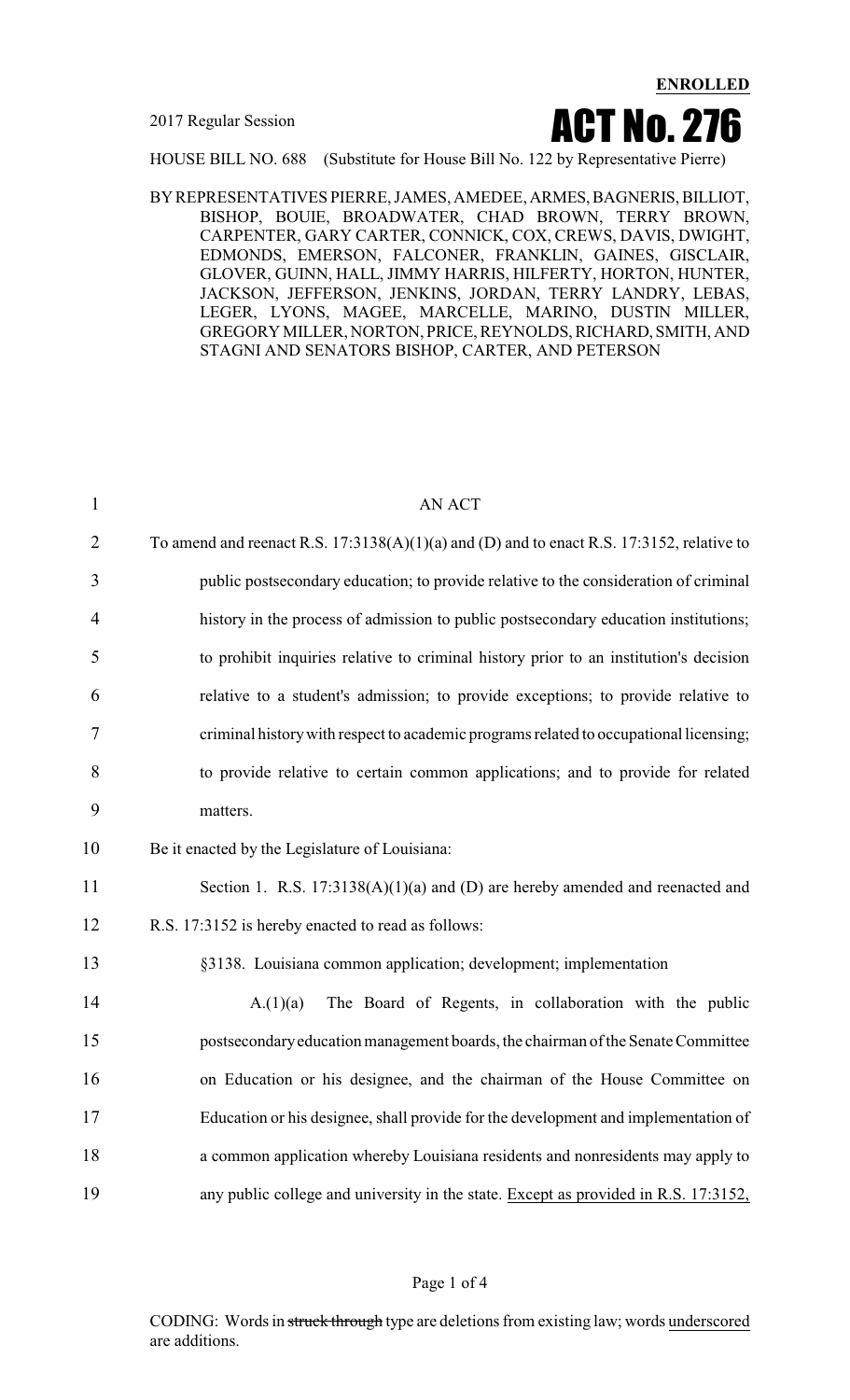| $\mathbf{1}$   | such application shall not include questions pertaining to an applicant's criminal        |
|----------------|-------------------------------------------------------------------------------------------|
| $\overline{2}$ | history.                                                                                  |
| 3              | $\ast$<br>*<br>∗                                                                          |
| 4              | D. Notwithstanding the provisions of Subsection B of this Section, if a                   |
| 5              | student chooses to utilize the "Common Application" developed and administered            |
| 6              | by the not-for-profit membership organization, The Common Application, Inc., a            |
| 7              | public college or university may accept such application in lieu of the Louisiana         |
| 8              | common application required by this Section. If a public college or university            |
| 9              | accepts such application, it shall not consider any criminal history information          |
| 10             | provided on the application at any point during the admissions process except as          |
| 11             | provided in R.S. 17:3152.                                                                 |
| 12             | $\ast$<br>$\ast$<br>$\ast$                                                                |
| 13             | §3152. Consideration of criminal history; prohibited acts                                 |
| 14             | A.(1) Except as provided in Paragraph (2) of this Subsection, a public                    |
| 15             | postsecondary education institution, referred to in this Section as an "institution",     |
| 16             | shall not inquire about a prospective student's criminal history on an initial            |
| 17             | application form or at any time during the admissions process prior to the                |
| 18             | institution's decision relative to the prospective student's acceptance for admission.    |
| 19             | An institution may inquire on an initial application form about a<br>(2)                  |
| 20             | prospective student's criminal conviction history relative to any conviction for an       |
| 21             | offense defined in R.S. 14:40.2, 40.3, 41, 42, 42.1, 43, 43.1, and 43.2 or an offense     |
| 22             | under the laws of another state or under any military, territorial, foreign, tribal, or   |
| 23             | federal law that is equivalent to any of these offenses. If an institution elects to deny |
| 24             | admission based on any such conviction, it shall notify the person, who may appeal        |
| 25             | the decision to the entity that considers the institution's disciplinary matters.         |
| 26             | B.(1) After a student has been accepted for admission, an institution may                 |
| 27             | make inquiries relative to his criminal conviction history, not limited to the offenses   |
| 28             | enumerated in Paragraph $(A)(2)$ of this Section, for the following purposes:             |
| 29             | (a) Offering supportive counseling and services.                                          |

Page 2 of 4

CODING: Words in struck through type are deletions from existing law; words underscored are additions.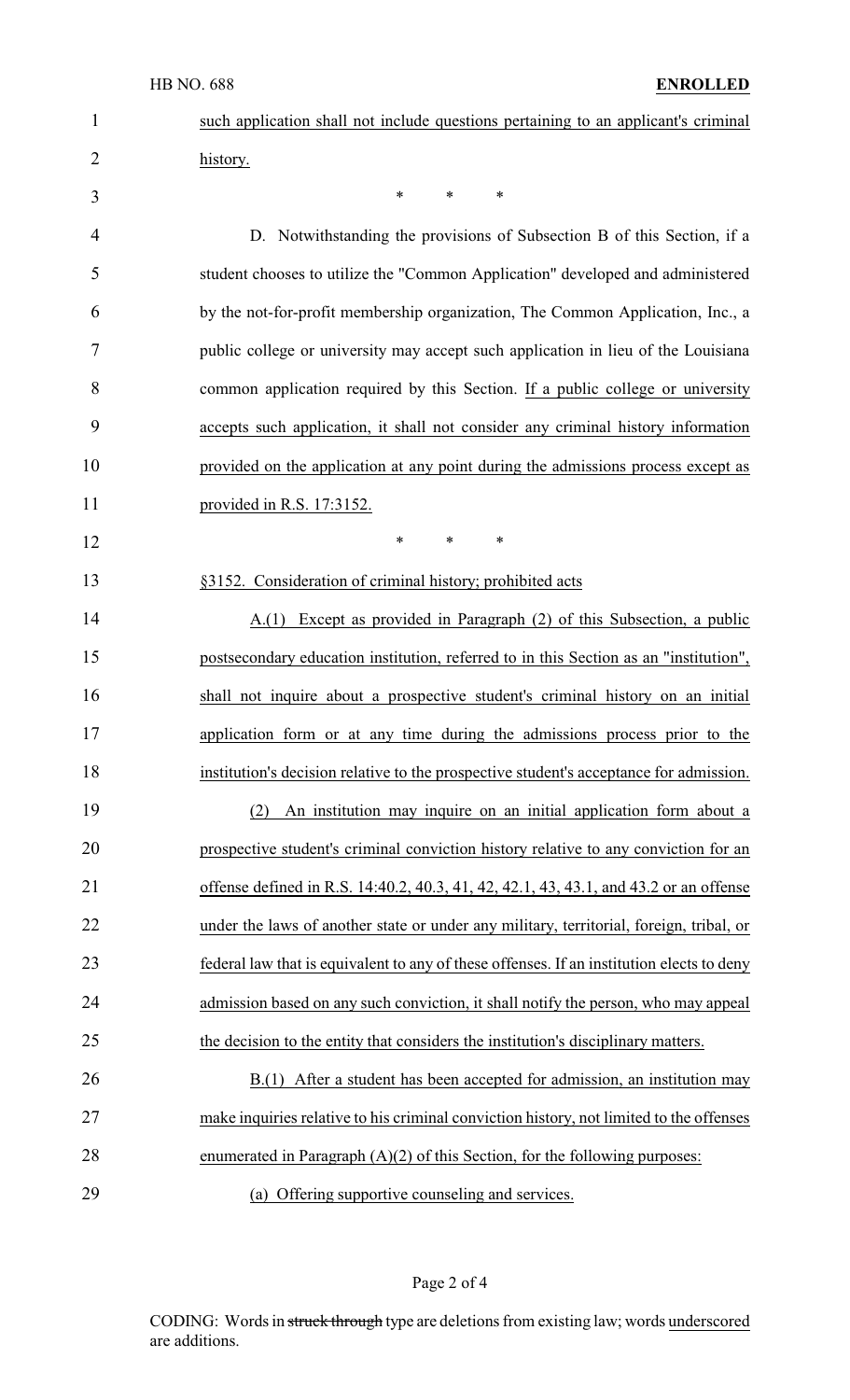| $\mathbf{1}$   | (b) Making decisions relative to a student's participation in campus life and           |
|----------------|-----------------------------------------------------------------------------------------|
| $\overline{2}$ | determining if the institution will limit such participation.                           |
| 3              | An institution may make such inquiries when obtaining secondary<br>(2)                  |
| 4              | information, including but not limited to information pertaining to immunizations,      |
| 5              | financial aid, or housing. If an institution elects to make such inquiries, the         |
| 6              | institution shall consider all of the following:                                        |
| 7              | (a) The nature and gravity of the criminal conduct and whether it bears a               |
| 8              | direct relationship to a particular aspect of a student's participation in campus life, |
| 9              | including but not limited to campus residency and campus activities.                    |
| 10             | (b) The time that has passed since the occurrence of the criminal conduct.              |
| 11             | (c) The age of the student at the time of the conduct underlying the criminal           |
| 12             | conviction.                                                                             |
| 13             | (d) Any evidence of rehabilitation or good conduct produced by the student.             |
| 14             | (3) After a student has been accepted for admission, an institution offering            |
| 15             | a teacher preparation program may consider criminal conviction history if               |
| 16             | information pertaining to such history is provided on the professional conduct form     |
| 17             | developed by the state Department of Education for use in the teacher certification     |
| 18             | process. The purpose of such consideration shall be limited to the offering of          |
| 19             | counseling as provided in Paragraph $(C)(1)$ of this Section.                           |
| 20             | $C(1)$ An institution shall not deny based solely on criminal conviction                |
| 21             | history admission to or continuation in an academic program designed to prepare a       |
| 22             | student for a career that requires an occupational license or a teaching certificate.   |
| 23             | The institution shall offer counseling relative to the licensing or certification       |
| 24             | requirement in order to assist a student in making an informed decision about           |
| 25             | pursuing such program.                                                                  |
| 26             | The Louisiana State University Health Sciences Center at New Orleans,                   |
| 27             | the Louisiana State University Health Sciences Center at Shreveport, the Louisiana      |
| 28             | State University School of Veterinary Medicine, and other public postsecondary          |
| 29             | education institutions may consider criminal conviction history if information          |
| 30             | pertaining to such history is provided on an application that is designed by a national |

# Page 3 of 4

CODING: Words in struck through type are deletions from existing law; words underscored are additions.